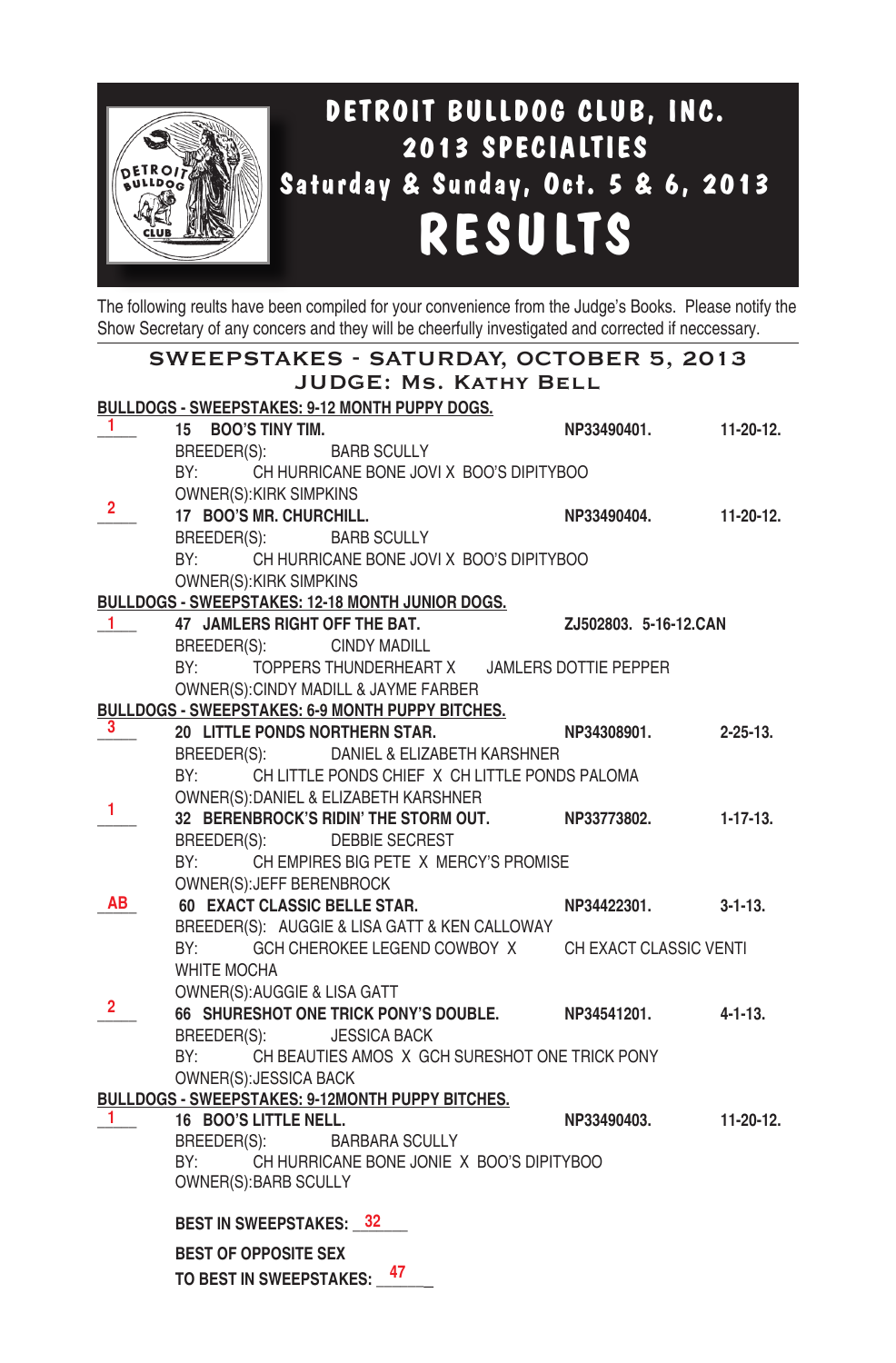# **REGULAR BREED CLASSES**

|              | SATURDAY, OCTOBER 5, 2013                                                                                      |    |                                                                                                             | SUNDAY, OCTOBER 6, 2013 |             |                      |                 |
|--------------|----------------------------------------------------------------------------------------------------------------|----|-------------------------------------------------------------------------------------------------------------|-------------------------|-------------|----------------------|-----------------|
|              | JUDGE: Mrs. Mary Lou Lofdahl                                                                                   |    |                                                                                                             | JUDGE: Mr. Rudy Kilgus  |             |                      |                 |
|              | <b>BULLDOGS: 6-9 MONTH PUPPY DOGS.</b>                                                                         |    |                                                                                                             |                         |             |                      |                 |
|              |                                                                                                                |    |                                                                                                             |                         |             | $3 - 2 - 13$ .       |                 |
|              |                                                                                                                |    | $\frac{1}{\text{BREEDER(S)}}$ 41 ONLY THIS IS BULL. NP34095301.                                             |                         |             |                      |                 |
|              |                                                                                                                |    | BY: CH BUDDY'S ONLY REMEMBER ME ALAMO X CH ONLY HABANERO PEPPER                                             |                         |             |                      |                 |
|              | OWNER(S): CATHY EKE                                                                                            |    |                                                                                                             |                         |             |                      |                 |
|              | BULLDOGS: 9-12 MONTH PUPPY DOGS.                                                                               |    |                                                                                                             |                         |             |                      |                 |
|              | $\frac{1}{1}$ 11                                                                                               |    | <b>GRIDIRON KOSMIC'S FIRST ROUND PICK OF BAYWINDS.</b>                                                      |                         |             |                      |                 |
|              |                                                                                                                |    |                                                                                                             |                         | NP33775303. |                      | 12-6-12.        |
|              |                                                                                                                |    | BREEDER(S): BREE AND JOHNNY BABB                                                                            |                         |             |                      |                 |
|              | BY: and the set of the set of the set of the set of the set of the set of the set of the set of the set of the |    | CH LITTLE PONDS GEORGE X GRIDIRON ANDREA LLOYD                                                              |                         |             |                      |                 |
|              | OWNER(S): MIKE BOUCARD                                                                                         |    |                                                                                                             |                         |             |                      |                 |
| 1            |                                                                                                                |    | 15 BOO'S TINY TIM.                                                                                          | NP33490401.             |             | $11-20-12.$          |                 |
|              | BREEDER(S):                                                                                                    |    | <b>BARB SCULLY</b>                                                                                          |                         |             |                      |                 |
|              |                                                                                                                |    | BY: CH HURRICANE BONE JOVI X                                                                                | <b>BOO'S DIPITYBOO</b>  |             |                      |                 |
|              | OWNER(S): KIRK SIMPKINS                                                                                        |    |                                                                                                             |                         |             |                      |                 |
| 2            | $3^{\circ}$                                                                                                    |    | 17 BOO'S MR. CHURCHILL.                                                                                     |                         | NP33490404. |                      | $11-20-12.$     |
|              |                                                                                                                |    | BREEDER(S): BARB SCULLY                                                                                     |                         |             |                      |                 |
|              |                                                                                                                |    | BY: CH HURRICANE BONE JOVI X BOO'S DIPITYBOO                                                                |                         |             |                      |                 |
|              | OWNER(S): KIRK SIMPKINS                                                                                        |    |                                                                                                             |                         |             |                      |                 |
|              | <b>BULLDOGS: BRED BY EXHIBITOR DOGS.</b>                                                                       |    |                                                                                                             |                         |             |                      |                 |
| $2 -$        | $\overline{2}$                                                                                                 |    | <b>BOO'S WHAT'S ON SECOND.</b>                                                                              |                         | NP29612003. |                      | $7 - 11 - 11$ . |
|              |                                                                                                                |    | BREEDER(S): BARB SCULLY                                                                                     |                         |             |                      |                 |
|              |                                                                                                                |    | BY: BOO'S WHO'S YOUR DADDY X BOO'S DIPITYBOO                                                                |                         |             |                      |                 |
|              | OWNER(S): BARB SCULLY                                                                                          |    |                                                                                                             |                         |             |                      |                 |
|              | $\blacksquare$                                                                                                 | 43 | <b>SURESHOT DESPERADO.</b>                                                                                  |                         | NP31865203. |                      | $2 - 24 - 12$ . |
|              |                                                                                                                |    | BREEDER(S): JESSICA BACK                                                                                    |                         |             |                      |                 |
|              | BY:                                                                                                            |    | CH EDWARD'S ACE IN THE HOLE X GCH SURESHOT ON TRICK PONY                                                    |                         |             |                      |                 |
|              | OWNER(S): JESSICA BACK                                                                                         |    |                                                                                                             |                         |             |                      |                 |
|              | <b>BULLDOGS: AMERICAN BRED DOGS.</b>                                                                           |    |                                                                                                             |                         |             |                      |                 |
| $\mathbf{2}$ |                                                                                                                |    |                                                                                                             |                         |             |                      |                 |
|              |                                                                                                                |    | 2 9 T'BULLS BEANY'S HAPPY GO LUCKY. NP23044702. 4-20-09.<br>BREEDER(S): HEATHER MORGAN AND THERESA ASHCRAFT |                         |             |                      |                 |
|              | BY:                                                                                                            |    | DO-BEES DIFFERENT DRUMMER X T'BULLS CALLISTA OF ANGELINE                                                    |                         |             |                      |                 |
|              |                                                                                                                |    | OWNER(S): CHALIENE PLINE & THERESA ASHCRAFT                                                                 |                         |             |                      |                 |
| 3.           | -1                                                                                                             |    | 29 MARBILS EYEPOP-IN SAMPSON. NP28434701.                                                                   |                         |             |                      | $2 - 13 - 11$ . |
|              |                                                                                                                |    | BREEDER(S): MARNEY WALLO                                                                                    |                         |             |                      |                 |
|              | BY:                                                                                                            |    | MARGIL'S POPEYE TH EBULLY MAN X NARBILLS PIPPY LONGSTOCKING                                                 |                         |             |                      |                 |
|              | OWNER(S): MARNEY WALLO                                                                                         |    |                                                                                                             |                         |             |                      |                 |
|              |                                                                                                                |    |                                                                                                             |                         |             | NP29748506. 7-30-11. |                 |
|              |                                                                                                                |    | 3 45 DR. LONDON BOY GEORGE WATSON.<br>BREEDER(S): JOHN J MONTANO AND MELISSA K MOTANO                       |                         |             |                      |                 |
|              | BY:                                                                                                            |    | GCH KENACY GRAND BLIZZARD X CH MRB FIRST LADY GABRIELINE                                                    |                         |             |                      |                 |
|              | OWNER(S): HELEN D WATSON                                                                                       |    |                                                                                                             |                         |             |                      |                 |
|              | <b>BULLDOGS: OPEN DOGS.</b>                                                                                    |    |                                                                                                             |                         |             |                      |                 |
| $2^{\circ}$  | 4 7                                                                                                            |    | COLLER'S MAKE'N IT HAPPEN. NP33278602.10-25-12.                                                             |                         |             |                      |                 |
|              | BREEDER(S):                                                                                                    |    | PHYLLIS COLLER-JOHN AND SUE VERCOE                                                                          |                         |             |                      |                 |
|              | BY:                                                                                                            |    | COLLER'S ALL AMERICAN BOY X CH COLLIER'S WILLA OF REDPINE                                                   |                         |             |                      |                 |
|              | OWNER(S): PHYLLIS COLLER                                                                                       |    |                                                                                                             |                         |             |                      |                 |
| 4            | 3                                                                                                              | 19 | SHOWBIZ AMPIRION START SPREADING THE NEWS BN CGC.                                                           |                         |             |                      |                 |
|              |                                                                                                                |    |                                                                                                             | NP30909901.             |             | $9 - 5 - 11.$        |                 |
|              |                                                                                                                |    | BREEDER(S): JOAN L. FISHER & ROBET D SPEISER & BARBARA WOLFE & PHOEBE BOOTH                                 |                         |             |                      |                 |
|              | BY:                                                                                                            |    | CH DI TORO'S SHOWBIX KANDER AND EBB X GCH KEPLEY'S                                                          |                         |             |                      |                 |
|              | SHOWBIZ RAZZLE DAZZLE                                                                                          |    |                                                                                                             |                         |             |                      |                 |
|              | OWNER(S): ANNE M. HIER                                                                                         |    |                                                                                                             |                         |             |                      |                 |
| AВ           | AB.                                                                                                            | 37 | <b>DOWATS MY-BRO SANTIAGO.</b>                                                                              |                         | NP33165101. |                      | $5 - 12 - 12$ . |
|              | BREEDER(S):                                                                                                    |    | LUCKY & DONNA WATSON & MELINDA FAYE SCANTILING                                                              |                         |             |                      |                 |
|              | BY:                                                                                                            |    | GCH DOWATS DECISIVE DOUBLE DOWN X DOWATS MASTERPIECE                                                        |                         |             |                      |                 |
|              |                                                                                                                |    | OWNER(S): JOSE SANTIAGO & ARELIS SANTIAGO                                                                   |                         |             |                      |                 |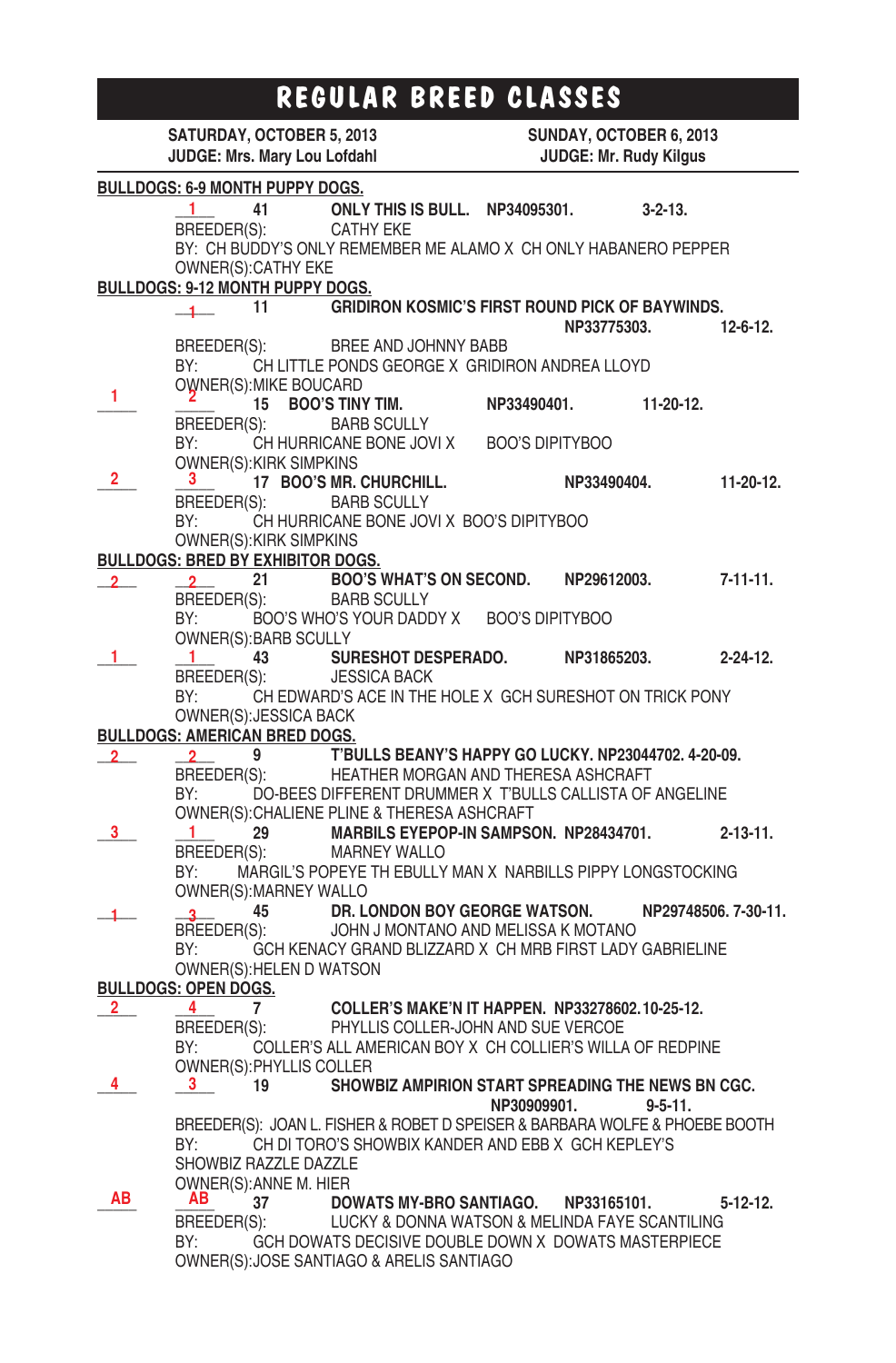| 3            | $\mathbf{2}^-$                                                                 | 47                         |                                                | JAMLERS RIGHT OFF THE BAT.ZJ502803. 5-16-12.CAN                                                                                    |    |             |  |                 |
|--------------|--------------------------------------------------------------------------------|----------------------------|------------------------------------------------|------------------------------------------------------------------------------------------------------------------------------------|----|-------------|--|-----------------|
|              |                                                                                |                            | BREEDER(S): CINDY MADILL                       |                                                                                                                                    |    |             |  |                 |
|              | BY:                                                                            |                            |                                                | TOPPERS THUNDERHEART X JAMLERS DOTTIE PEPPER                                                                                       |    |             |  |                 |
|              |                                                                                |                            |                                                | OWNER(S): CINDY MADILL & JAYME FARBER                                                                                              |    |             |  |                 |
| 1            |                                                                                |                            |                                                | $\frac{1}{100}$ (49 TMAR O'S ROOKIE FOR MOE'S. NP33485002. 10-31-12.<br>BREEDER(S): MARTIN & TELITHA BLACKWOOD & JEAN HETHERINGTON |    |             |  |                 |
|              |                                                                                |                            |                                                |                                                                                                                                    |    |             |  |                 |
|              |                                                                                |                            | OWNER(S): JACK & MARCY MOORE                   | BY: GCH E.CLIVE'S BLOOMIN' SKIRT CHASER X HETHERBULL TMAR NONO                                                                     |    |             |  |                 |
| AB_          |                                                                                |                            |                                                | AB 51 SPIVEYS GOOD TO GO IN LEATHER. NP27854004. 11-28-10.                                                                         |    |             |  |                 |
|              |                                                                                |                            |                                                | BREEDER(S): DAWN SPIVEY & RAY J SPIVEY III                                                                                         |    |             |  |                 |
|              |                                                                                |                            |                                                | BY: WYECAPLE GOOD TO GO X SPIVEY OHMY LEATHERMANS LACE                                                                             |    |             |  |                 |
|              |                                                                                |                            |                                                | OWNER(S): MAKEYIA DAWN SPIVEY & J SPIVEY & LARRY & DORIS LEATHERMAN                                                                |    |             |  |                 |
|              |                                                                                |                            |                                                | 59 ONLY TOMAHAWK.                                                                                                                  |    | NP26779601. |  | $4 - 12 - 10$ . |
|              |                                                                                |                            | BREEDER(S): CATHY EKE                          |                                                                                                                                    |    |             |  |                 |
|              |                                                                                |                            |                                                | BY: CH BUBBY'S ONLY REMEMBER ME ALAMO X CH ONLY WHITE STAR                                                                         |    |             |  |                 |
|              | <b>CHAMPAGNE</b>                                                               | OWNER(S): CATHY EKE        |                                                |                                                                                                                                    |    |             |  |                 |
|              |                                                                                |                            |                                                |                                                                                                                                    |    |             |  |                 |
|              |                                                                                | WINNERS DOG:               |                                                | - 15                                                                                                                               | 49 |             |  |                 |
|              |                                                                                |                            |                                                |                                                                                                                                    |    |             |  |                 |
|              |                                                                                | <b>RESERVE</b>             |                                                |                                                                                                                                    |    |             |  |                 |
|              |                                                                                | WINNERS DOG:               |                                                | 49                                                                                                                                 | 47 |             |  |                 |
|              |                                                                                |                            |                                                |                                                                                                                                    |    |             |  |                 |
|              | <u>BULLDOGS: 6-9 MONTH PUPPY BITCHES.</u>                                      |                            |                                                |                                                                                                                                    |    |             |  |                 |
| 1.           |                                                                                |                            |                                                | 1 20 LITTLE PONDS NORTHERN STAR. NP34308901.                                                                                       |    |             |  | $2 - 25 - 13$   |
|              |                                                                                |                            |                                                | BREEDER(S): DANIEL & ELIZABETH KARSHNER<br>BY: CH LITTLE PONDS CHIEF X CH LITTLE PONDS PALOMA                                      |    |             |  |                 |
|              |                                                                                |                            |                                                | OWNER(S): DANIEL & ELIZABETH KARSHNER                                                                                              |    |             |  |                 |
| $\mathbf{2}$ |                                                                                |                            |                                                | 32 BERENBROCK'S RIDIN' THE STORM OUT. NP33773802. 1-17-13.                                                                         |    |             |  |                 |
|              |                                                                                |                            | BREEDER(S): DEBBIE SECREST                     |                                                                                                                                    |    |             |  |                 |
|              |                                                                                |                            |                                                | BY: CH EMPIRES BIG PETE X MERCY'S PROMISE                                                                                          |    |             |  |                 |
| AВ           |                                                                                | OWNER(S): JEFF BERENBROCK  |                                                |                                                                                                                                    |    |             |  |                 |
|              |                                                                                |                            |                                                | 60 EXACT CLASSIC BELLE STAR. NP34422301.                                                                                           |    |             |  | 3-1-13.         |
|              |                                                                                |                            |                                                | BREEDER(S): AUGGIE & LISA GATT & KEN CALLOWAY                                                                                      |    |             |  |                 |
|              |                                                                                |                            | OWNER(S): AUGGIE & LISA GATT                   | BY: GCH CHEROKEE LEGEND COWBOY X CH EXACT CLASSIC VENTI WHITE MOCHA                                                                |    |             |  |                 |
| 3            |                                                                                |                            |                                                | 66 SHURESHOT ONE TRICK PONY'S DOUBLE. NP34541201. 4-1-13.                                                                          |    |             |  |                 |
|              |                                                                                |                            |                                                |                                                                                                                                    |    |             |  |                 |
|              | BREEDER(S): JESSICA BACK<br>BY: CH BEAUTIES AMOS X GCH SURESHOT ONE TRICK PONY |                            |                                                |                                                                                                                                    |    |             |  |                 |
|              |                                                                                | OWNER(S): JESSICA BACK     |                                                |                                                                                                                                    |    |             |  |                 |
|              | <b>BULLDOGS: 9-12 MONTH PUPPY BITCHES.</b>                                     |                            |                                                |                                                                                                                                    |    |             |  |                 |
| $^{2-}$      |                                                                                |                            | $\underbrace{1}{\text{16}}$ BOO'S LITTLE NELL. |                                                                                                                                    |    | NP33490403. |  | $11-20-12.$     |
|              |                                                                                |                            | BREEDER(S): BARBARA SCULLY                     |                                                                                                                                    |    |             |  |                 |
|              |                                                                                |                            |                                                | BY: CH HURRICANE BONE JONIE X BOO'S DIPITYBOO                                                                                      |    |             |  |                 |
| 1            |                                                                                | OWNER(S): BARB SCULLY      |                                                |                                                                                                                                    |    |             |  | 12-23-12.       |
|              |                                                                                |                            |                                                | 34 GLENDARS PHANTOM GIRL. NP33767602.<br>BREEDER(S): DARA & GLEN CARR & JAN & JOHN DAILY                                           |    |             |  |                 |
|              |                                                                                |                            |                                                | BY: GCH MYTOYS EPIC AGAINST THE WIND X CH GLENDARS LUDIE TOO                                                                       |    |             |  |                 |
|              |                                                                                | OWNER(S): DARA & GLEN CARR |                                                |                                                                                                                                    |    |             |  |                 |
|              | <b>BULLDOGS: 12-18 MONTH JUNIOR BITCHES.</b><br>10 KORVS KA                    |                            |                                                |                                                                                                                                    |    |             |  |                 |
|              |                                                                                | 10                         |                                                | KOBYS KAZZANDRA.                                                                                                                   |    | NP32763906. |  | $9 - 21 - 12$ . |
|              | BREEDER(S):                                                                    |                            |                                                | STEVE & WENDY KOBRZYCKI                                                                                                            |    |             |  |                 |
|              | BY:                                                                            |                            |                                                | CH CHEROKREE LEGEND NEIL X EMPIRES PRONCESS OLIVIA @ KOBYS                                                                         |    |             |  |                 |
|              |                                                                                |                            | OWNER(S):STEVE & WENDY KOBRZYCKI               |                                                                                                                                    |    |             |  |                 |
|              |                                                                                |                            |                                                |                                                                                                                                    |    |             |  |                 |
| 3.           | <b>BULLDOGS: BRED BY EXHIBITOR BITCHES.</b>                                    | 8                          |                                                | <b>KOBYS MZ MUGZEE.</b>                                                                                                            |    | NP32763902. |  | $9 - 21 - 12$ . |
|              | BREEDER(S):                                                                    |                            |                                                | STEVE & WENDY KOBRZYCKI                                                                                                            |    |             |  |                 |
|              | BY:                                                                            |                            |                                                | CH CHEROKREE LEGEND NEIL X EMPIRES PRONCESS OLIVIA @ KOBYS                                                                         |    |             |  |                 |

 OWNER(S): STEVE & WENDY KOBRZYCKI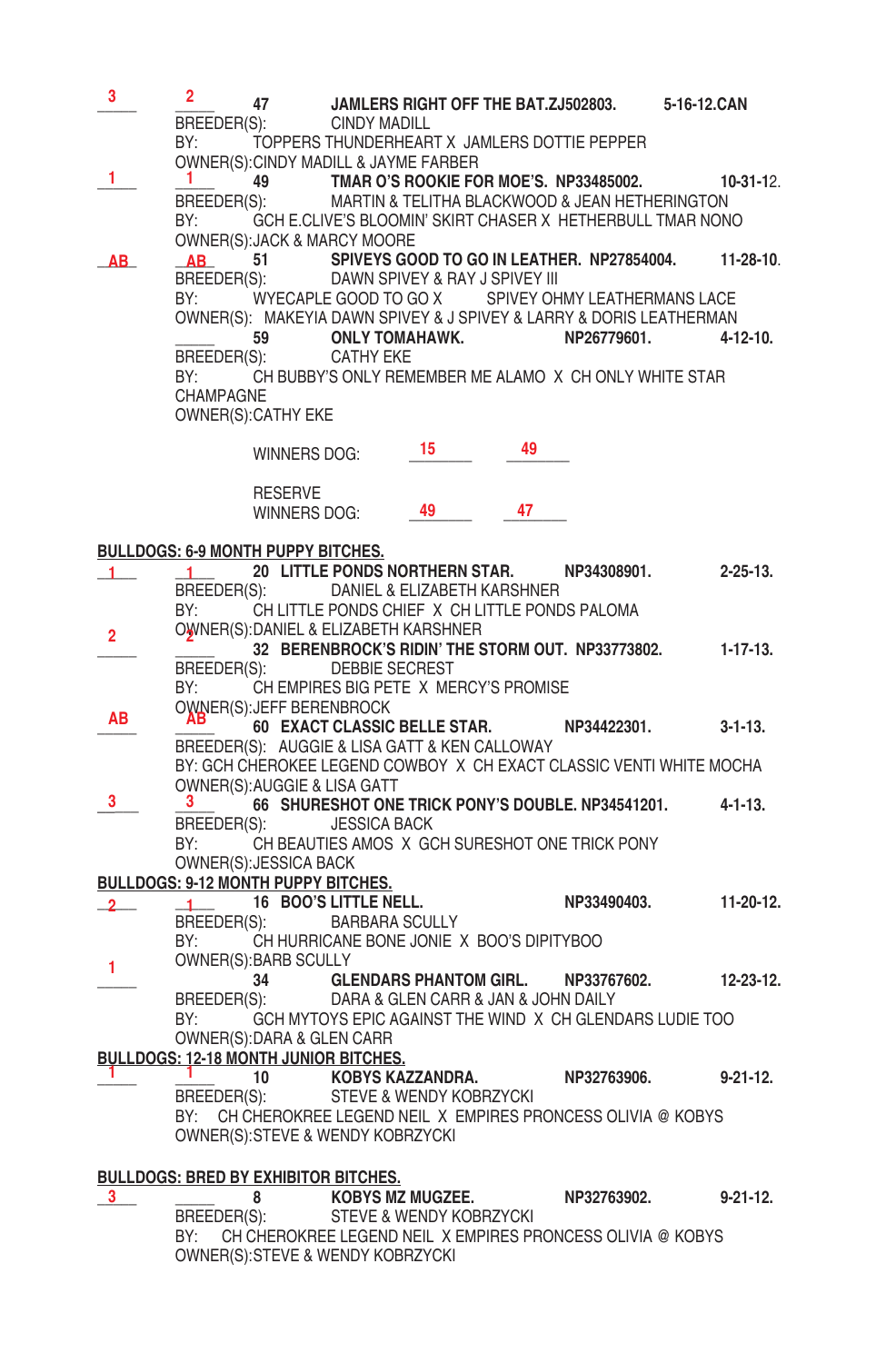| 1              | 12                                                                                                             | REDPINE DAISY OF COLLERS. NP31636701. 3-23-12.                                                            |                 |
|----------------|----------------------------------------------------------------------------------------------------------------|-----------------------------------------------------------------------------------------------------------|-----------------|
|                |                                                                                                                | BREEDER(S): JOHN & SUE VERCOE & PHYLLIS COLLER                                                            |                 |
|                |                                                                                                                | BY: GCH DEWATS DECISIVE DOUBLE DOWN X CH COLLERS WILLA OF REDPINE                                         |                 |
|                | OWNER(S): JOHN & SUE VERCOE<br>$\mathbf{3}$                                                                    | 30 LONGSHOTS SAN ANTONIO ROSE. NP31851303.                                                                | 4-17-12.        |
|                |                                                                                                                | BREEDER(S): ROBERT & AUDREY HOOGERHYDE                                                                    |                 |
|                | BY: and the state of the state of the state of the state of the state of the state of the state of the state o | GCH CH KENACY GRAND BLIZZARD X LONGSHOTS GERTRUDE                                                         |                 |
|                |                                                                                                                | OWNER(S): AUDREY & ROBERT HOOGERHYDE                                                                      |                 |
|                |                                                                                                                | 38 T'BULLS JUST BULLETTA AT HILL TOPS. NP31931203. 3-16-12.<br>BREEDER(S): THERESA ASHCRAFT               |                 |
|                | BY:                                                                                                            | CH T'BULLS LEAD BELLY BULLET X JOYLEE'S T'BULLS LEXUS                                                     |                 |
|                |                                                                                                                | OWNER(S): ALICE POTTER & THERESA ASHCRAFT                                                                 |                 |
|                |                                                                                                                | 40 DO-BEE'S MILADY'S FAIR LADY JULIEANN.NP20770001.8-11-08.                                               |                 |
|                |                                                                                                                | BREEDER(S): JACK & ROCHELLE SEGALL                                                                        |                 |
|                |                                                                                                                | BY: BRAMPTON'S DO-BEE'S HOBSON X DO-BEE'S GB'S MILADY JANA                                                |                 |
|                | OWNER(S): JACK & ROCHELLE SEGALL                                                                               | 44 GRAFFITI'S WHAT A WONDERFUL WORLD. NP28735604.3-14-11.                                                 |                 |
| AB.            |                                                                                                                | BREEDER(S): LISA PRICHARD & SHARON WHALEN-KEILLOR                                                         |                 |
|                | BY:                                                                                                            | GRAFFITI'S PLAY THAT FUNKY MUSIC X URBAN GRAFFITI                                                         |                 |
|                |                                                                                                                | OWNER(S):LISA PRICHARD & SHARON WHALED-KEILLOR                                                            |                 |
|                |                                                                                                                | 46 SURESHOT PONY EXPRESS. NP31865201.                                                                     | 2-24-12.        |
|                | BREEDER(S): JESSICA BACK<br>BY:                                                                                | CH EDWARD'S ACE IN THE HOLE X GCH SURESHOT ONE TRICK PONY                                                 |                 |
|                | OWNER(S): JESSICA BACK                                                                                         |                                                                                                           |                 |
|                |                                                                                                                | 54 MOE'S PRIDE OF THE DIAMOND. NP30809102.                                                                | $12 - 15 - 11.$ |
|                |                                                                                                                | BREEDER(S): JACK & MARCY MOORE & JOHNNY & BREE BABB                                                       |                 |
|                |                                                                                                                | BY: CH TOPPER'S THUNDERHEART X MOE'S KOSMIC MOON SHOT                                                     |                 |
| AВ             | OWNER(S): JACK & MARCY MOORE<br>AB .                                                                           | 58 EXACT CLASSIC SUNFOWER IN THE WIEDS.NP31512802.                                                        | $3 - 22 - 12$ . |
|                |                                                                                                                | BREEDER(S): AUGGIE & LISA GATT & ASHLEE SWANSON                                                           |                 |
|                | BY:                                                                                                            | GCH EXACT CLASSIC KOKIE'S BRICK X EXACT CLASSIC PARAMOUNT CLOVER                                          |                 |
|                |                                                                                                                | OWNER(S): AUGGIE & LISA GATT & HOWARD CADNUS                                                              |                 |
|                |                                                                                                                | 72 ACME'S RIDDLE ME THAT. NP28561801.                                                                     | $1-19-11.$      |
|                | BY: and the state of the state of the state of the state of the state of the state of the state of the state o | BREEDER(S): BART & ANITA HAYES & AUDREY AND MATTIE HAYES                                                  |                 |
|                |                                                                                                                | ONLY ORANGE JULIUS X ACME'S BIG BERTA<br>OWNER(S): BART & ANITA HAYES & AUDREY & MATTIE HAYES             |                 |
|                | <b>BULLDOGS: AMERICAN BRED BITCHES.</b>                                                                        |                                                                                                           |                 |
| 1.             | <b>AB</b>                                                                                                      | 50 KIMBULL DAN'S ANGEL ZOE. NP31735704.                                                                   | $2 - 22 - 12$ . |
|                | BREEDER(S): DANIEL WILSON                                                                                      |                                                                                                           |                 |
|                | BY:<br>OWNER(S): ROSALEE SZFRANSKI                                                                             | CH KIMBULL GUST O'WIND X KIMBULL UNBELIEVABULL RAP                                                        |                 |
|                | <b>BULLDOGS: OPEN BITCHES.</b>                                                                                 |                                                                                                           |                 |
| 4              | 22                                                                                                             | K R EMPRESS ALEHA NP29089904.<br>$5 - 22 - 11$ .                                                          |                 |
|                | BREEDER(S):                                                                                                    | KIP J ANDERSON & RICHARD E BROWN                                                                          |                 |
|                | BY:                                                                                                            | GCH EMPIRES PRINCE MARCUS X KR KEISOO                                                                     |                 |
| 1              | 2.                                                                                                             | OWNER(S): KIP J ANDERSON & RICHARD E. BROWN<br>24 EXACT CLASSIC MOSAIC WYATT'S JOSIE.NP30275501. 9-14-11. |                 |
|                |                                                                                                                | BREEDER(S): AUGGIE & LISA GATT & KELLI BELL                                                               |                 |
|                | BY:                                                                                                            | CH EXACT CLASSIC COMET X EXACT CLASSIC MOSAIC MICAH                                                       |                 |
|                |                                                                                                                | OWNER(S):MAUREEN WEST & AUGGIE & LISA GATT                                                                |                 |
| $\mathbf{2}^-$ | 3 <sub>1</sub><br>42                                                                                           | DO-BEE'S M&C PRETTY IN PAISLEY. NP25585602. 2-8-10.                                                       |                 |
|                | BREEDER(S):<br>BY:                                                                                             | CRAIG & MARLENA ALLAN<br>DO-BEE'S WILL MOSSOP IS HOBSONS CHOICE X KENORA LOURDES                          |                 |
|                | OF LEGEND ROCK                                                                                                 |                                                                                                           |                 |
|                |                                                                                                                | OWNER(S): JACK & ROCHELLE SEGALL & MARLENE ALLAN                                                          |                 |
|                | 48                                                                                                             | HURRICANE'S HANKIE PANKIE. NP30181003.                                                                    | $9 - 10 - 11$ . |
|                | BREEDER(S):                                                                                                    | LOTTIE ELLIOTT & JEFF ELLIOTT                                                                             |                 |
|                | BY:                                                                                                            | HURRICANE IN THE NIC OF TIME X HURRICANE CAPTIVA                                                          |                 |
|                | 52<br>$\mathbf{1}$                                                                                             | OWNER(S): SANDI BEAUDOIN & LOTTIE & JEFF ELLIOTT<br>LOCO LOMOND ZIVA THE DIVA. NP24923301.                | $9 - 18 - 09.$  |
|                | BREEDER(S):                                                                                                    | ROSALEE SZAFRANSKI                                                                                        |                 |
|                | BY:                                                                                                            | TOMMY TRUCKER X LOCO LOMOND GRACIE                                                                        |                 |
|                | OWNER(S): ROSALEE SZFRANSKI                                                                                    |                                                                                                           |                 |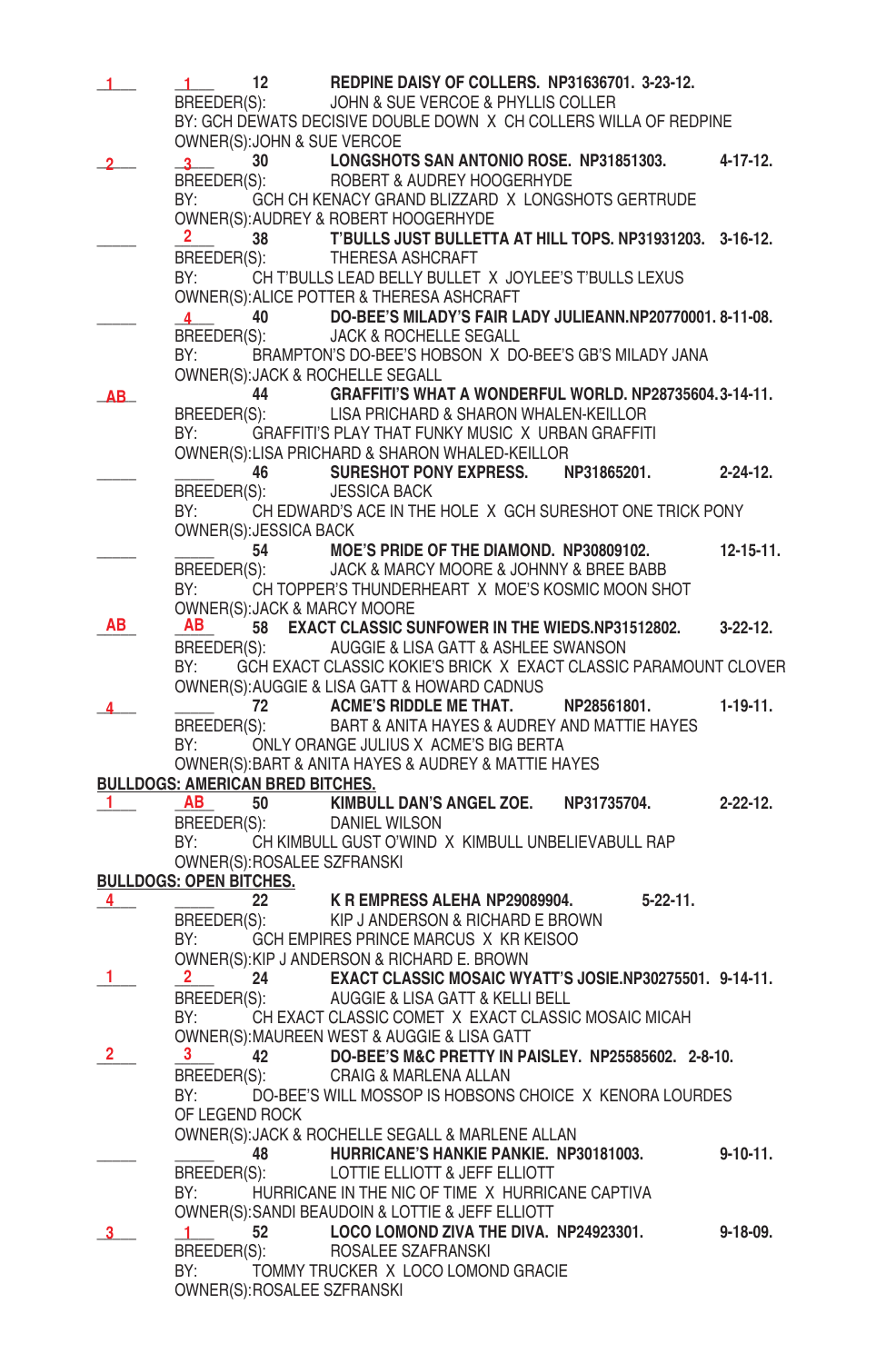**56 SPIVEYS HEY WHAT'S COOKIN GIADA. NP27854005. 10-28-10. BREEDER(S): DAWN SPIVEY & RAY J SPIVEY III** DAWN SPIVEY & RAY J SPIVEY III BY: WYECAPLE GOOD TO GO X SPIVEY OHMY LEATHERMANS LACE OWNER(S): DAWN SPIVEY & J SPIVEY & LARRY & DORIS LEATHERMAN **\_\_\_\_\_ 62 EMERALD NORTHERN STAR. NP23698601. 6-16-09.** BREEDER(S): HEIDI A COLE & NANCY ISAKSON<br>BY: CH EMERALD RED BARON X CH EMERAL CH EMERALD RED BARON X CH EMERALD GREEN FLASH OWNER(S): DAVID & AMANDA BOLYARD & NANCY ISAKSON BREEDER(S): **12** 12

| <b>WINNERS BITCH:</b>                   |    |    |
|-----------------------------------------|----|----|
| <b>RESERVE</b><br><b>WINNERS BITCH:</b> | 12 | 52 |

## **NON-REGULAR CLASS**

### **BULLDOGS: VETERAN BITCHES.**

**\_\_\_\_\_ \_\_\_\_\_ 14 BEANY'S RED OCTOBER. NP14627804. 9-18-06**. **2 1** BREEDER(S): CHARLIENE PLINE BY: T'BULL'S COMMANDER CODY X SASHA BEAN OWNER(S): CHARLIENE PLINE **\_\_\_\_\_ \_\_\_\_\_ 64 CH T'BULLS MONET CLAUDIA ASHCRAFT. NP13360901.8-8-06. 1 2**BREEDER(S): THERESA ASHCRAFT BULLETTE'S EX CALIBER X CH T'BULLS ELLIE MAY ELLIE MIGHT OWNER(S): CRAIG & MARLENE ALLAN

### **BEST OF BREED**

#### **BULLDOGS: BEST OF BREED DOGS.**

**\_\_\_\_\_ \_\_\_\_\_ 5 CH CHEROKEE LEGEND NEIL. NP30394603. 9-21-11.** BREEDER(S): CODY SICKLE & COONIE CHAMBERS & MELISSA O'NEIL BY: GCH CHEROKEE ORGIN JUST JOHNNY X CHEROKEE LEGEND TALULA BEAN OWNER(S): STEVE & WENDY KOBRZYCKI **\_\_\_\_\_ \_\_\_\_\_ 23 CH MY GOD IS A ROCK. NP27401008. 11-5-10.** BREEDER(S): JEFF BERENBOCK BY: CH COLLERS BORN TO BE WILD X HARLEY HERITAGE SPECIAL OWNER(S): JEFF BERENBROCK **\_\_\_\_\_ \_\_\_\_\_ 25 GCH K R EMPEROR PYRUS. NP29089901. 5-22-11** BREEDER(S): KIP J ANDERSON & RICHARD E BROWN BY: GCH EMPIRES PRINCE MARCUS X K R KEISOO OWNER(S): KIP J ANDERSON & RICHARD E. BROWN **\_\_\_\_\_ \_\_\_\_\_ 27 CH MARBILS CHUBBY STUBBY. NP24070102. 7-18-09.** BREEDER(S): MARNEY WALLO BY: DO-BEES DIFFERENT DRUMMER X MARBILS PENELOPE PIT STOP OWNER(S): MARNEY WALLO **\_\_\_\_\_ \_\_\_\_\_ 31 GCH CHEROKEE LEGEND COWBOY. NP32459001.1-26-12.** CODY T SICKLE & CHRISTINE PELZER & KNUT PELZER BY: GCH HEROKEE ORIGIN JUST JOHNNY X GCH DELANGLOS' BONNIE LOVE OWNER(S): CODY T SICKLE & CONNIE CHAMBERS **\_\_\_\_\_ \_\_\_\_\_ 33 CH UNBELIEVEBULLS PHYCHEDLIC DREAM. NP28315401. 2-28-11.** BREEDER(S): DANIEL WILSON BY: GCH KENACY GRAND BLIZZARD X B UNBELIEVABULLS RASBERRY BERET OWNER(S): THERESA ASHCRAFT & DAN & ERIN WILSON

**AB**